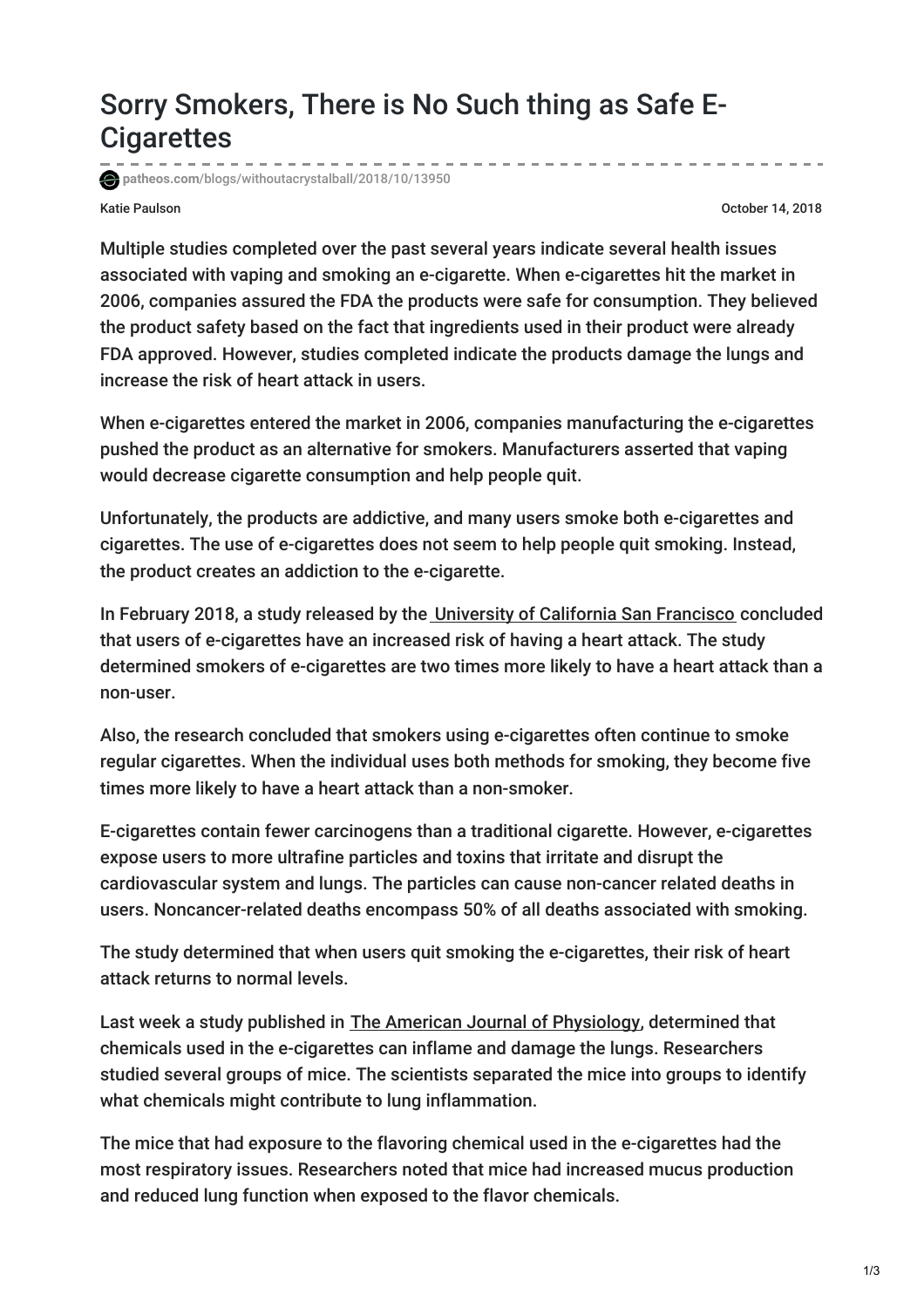Additionally, they determined some of the inflammation in the lungs to of the mice was temporary. The longer the mice received the chemicals the inflammation reduced in their lungs.

However, other chemicals appeared to elevate inflammation proteins in the mice. The increase in inflammation proteins in the mice suggests that short-term exposure to the flavoring is not safe.

When the [e-cigarettes](https://www.newsday.com/news/health/e-cigarettes-lung-inflammation-1.21877969) were first marketed to the FDA, companies said the ingredients used in the e-cigarettes were FDA approved for consumption. However, the ingredients had not been tested to determine safety if smokers inhaled the ingredients.

The new study suggests that inhaling the flavored e-cigarettes causes damage to the lungs. Scientist of the study said that more research needs to be done to determine longterm damage to the lungs from the flavors.

As scientists learn more about the dangers of the e-cigarettes, the FDA has put the ecigarette industry on notice. The FDA is primarily concerned in how the companies market their product to the youth. FDA Commissioner Scott Gottlieb, M.D., says the U.S. is facing an epidemic increase in teens using e-cigarettes.

## In the statement from September 2018, the [FDA](https://www.fda.gov/NewsEvents/Newsroom/PressAnnouncements/ucm620791.htm) said:

"We announced the largest coordinated enforcement effort in the FDA's history. It resulted in the issuance of more than 1,300 warning letters and civil money penalty complaints to retailers who illegally sold e-cigarette products to minors during a nationwide, undercover blitz of brick-and-mortar and online stores.

The FDA also issued letters to the makers of JUUL, Vuse, MarkTen, Blu e-cigarettes, and Logic. These are the five top-selling brands. They collectively make up over 97 percent of the U.S. market. We asked each company to submit plans within 60 days describing how they'll address the widespread youth access and use of their products.

Their responses will be reviewed as part of our reconsideration of the current policy for noncombustible tobacco products such as e-cigarettes, particularly products with certain flavors, that extended the compliance date for submitting a marketing application until 2022."

For now, the only way users can reduce lung inflammation and decrease their risk of a heart attack is by not smoking. There is no such thing as safe smoking.

## If you want to engage with me on social media, please connect to me with the following links:

Follow me on [Facebook](http://www.facebook.com/withoutacrystalball)

Talk to Me on [Twitter](http://www.twitter.com/WOACrystalball)

Follow my Boards on [Pinterest](http://www.pinterest.com/withoutacrystalball)